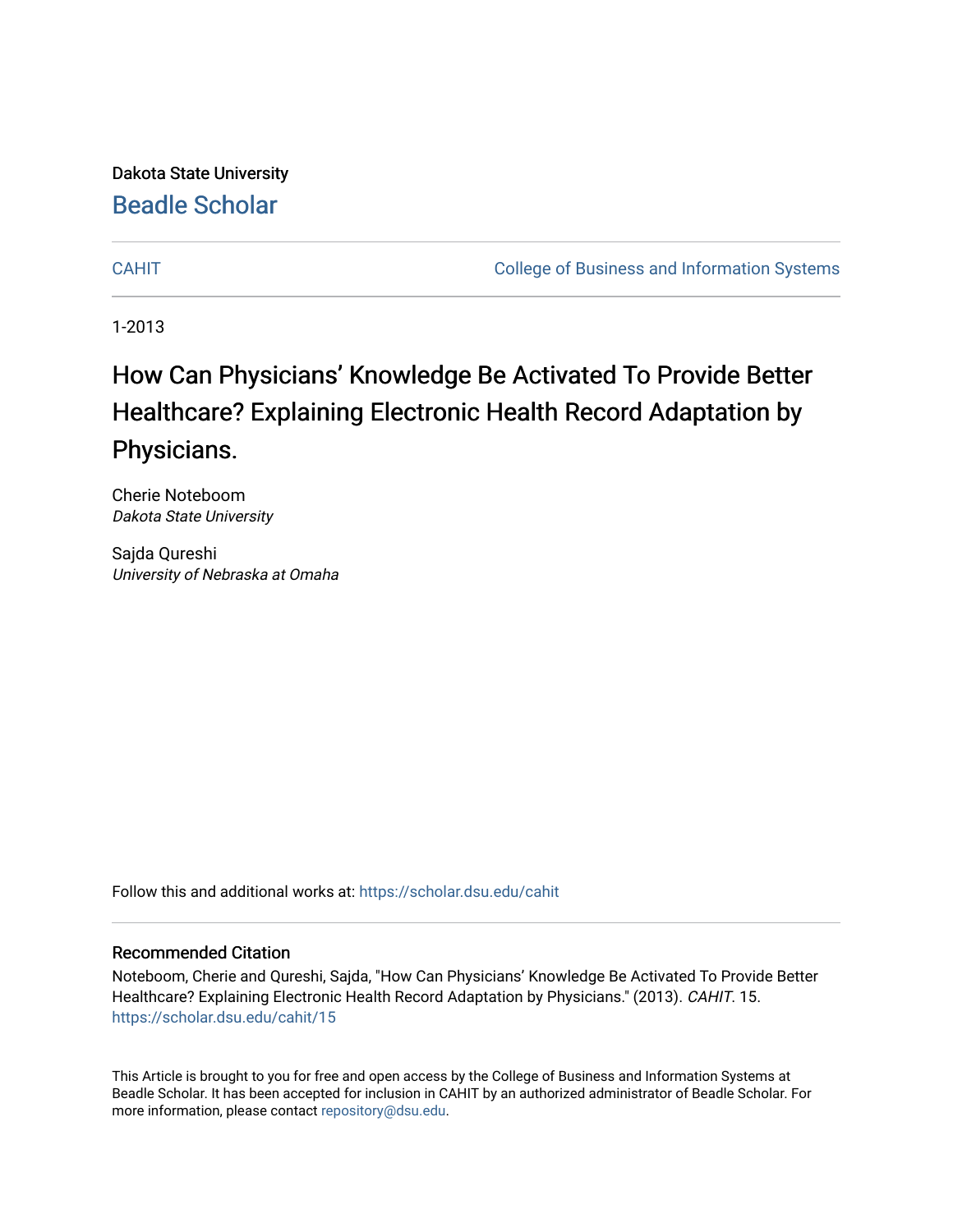Dakota State University [Beadle Scholar](https://scholar.dsu.edu/)

[Faculty Research & Publications](https://scholar.dsu.edu/bispapers) **College of Business and Information Systems** 

1-2013

# How Can Physicians' Knowledge Be Activated To Provide Better Healthcare? Explaining Electronic Health Record Adaptation by Physicians.

Cherie Noteboom Dakota State University

Sajda Qureshi University of Nebraska at Omaha

Follow this and additional works at: [https://scholar.dsu.edu/bispapers](https://scholar.dsu.edu/bispapers?utm_source=scholar.dsu.edu%2Fbispapers%2F58&utm_medium=PDF&utm_campaign=PDFCoverPages)

## Recommended Citation

Noteboom, Cherie and Qureshi, Sajda, "How Can Physicians' Knowledge Be Activated To Provide Better Healthcare? Explaining Electronic Health Record Adaptation by Physicians." (2013). Faculty Research & Publications. 58.

[https://scholar.dsu.edu/bispapers/58](https://scholar.dsu.edu/bispapers/58?utm_source=scholar.dsu.edu%2Fbispapers%2F58&utm_medium=PDF&utm_campaign=PDFCoverPages) 

This Article is brought to you for free and open access by the College of Business and Information Systems at Beadle Scholar. It has been accepted for inclusion in Faculty Research & Publications by an authorized administrator of Beadle Scholar. For more information, please contact [repository@dsu.edu.](mailto:repository@dsu.edu)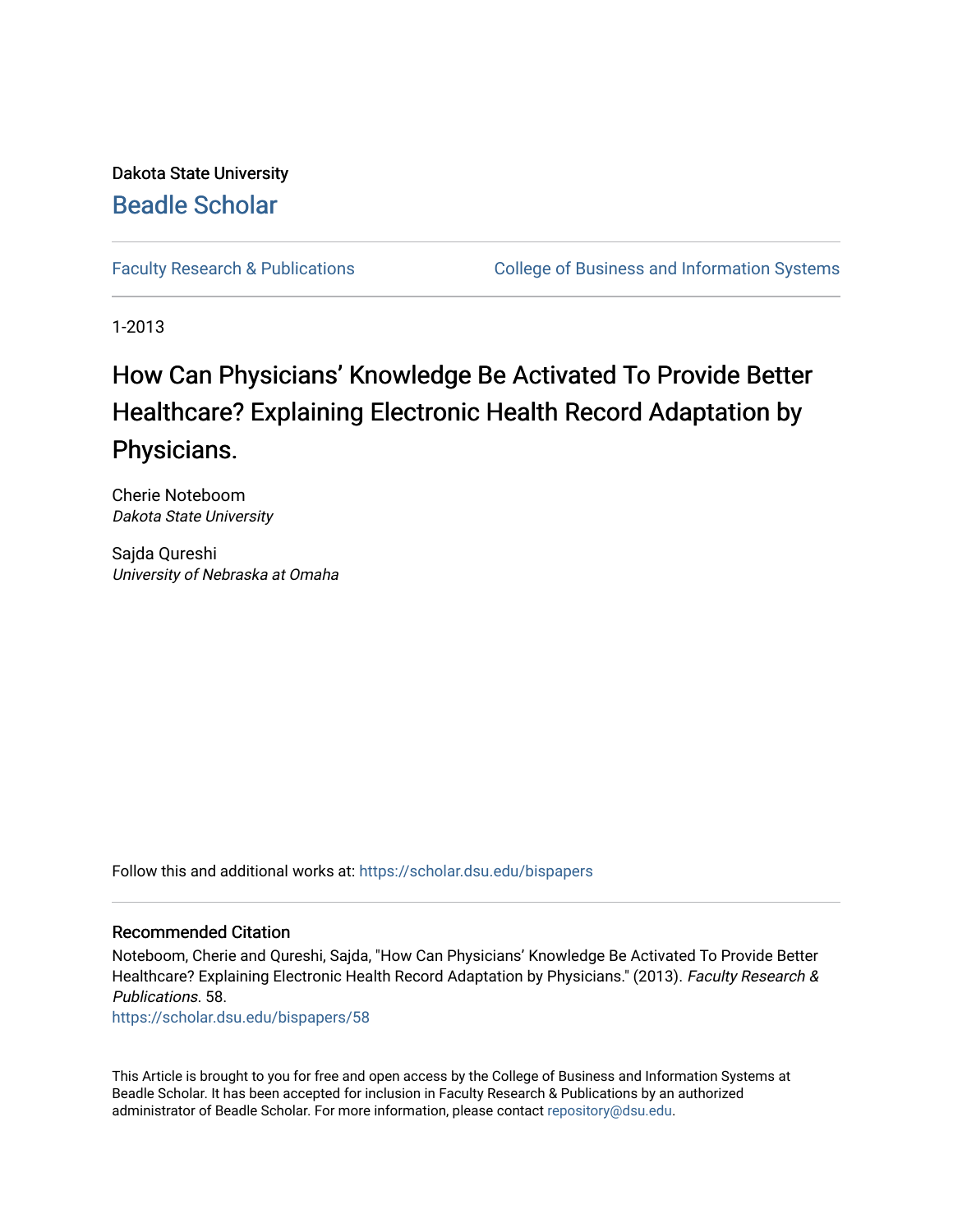See discussions, stats, and author profiles for this publication at: [https://www.researchgate.net/publication/261046803](https://www.researchgate.net/publication/261046803_How_Can_Physician%27s_Knowledge_Be_Activated_to_Provide_Better_Healthcare_Explaining_Electronic_Health_Record_Adaptation_by_Physicians?enrichId=rgreq-b82311041c1e503f2974ffbaba8a7f0a-XXX&enrichSource=Y292ZXJQYWdlOzI2MTA0NjgwMztBUzoxMDQ3ODc0OTIyMTI3NDVAMTQwMTk5NDY5MzU0NQ%3D%3D&el=1_x_2&_esc=publicationCoverPdf)

How Can Physician['s Knowledge Be Activated to Provide Better Healthcare?](https://www.researchgate.net/publication/261046803_How_Can_Physician%27s_Knowledge_Be_Activated_to_Provide_Better_Healthcare_Explaining_Electronic_Health_Record_Adaptation_by_Physicians?enrichId=rgreq-b82311041c1e503f2974ffbaba8a7f0a-XXX&enrichSource=Y292ZXJQYWdlOzI2MTA0NjgwMztBUzoxMDQ3ODc0OTIyMTI3NDVAMTQwMTk5NDY5MzU0NQ%3D%3D&el=1_x_3&_esc=publicationCoverPdf) Explaining Electronic Health Record Adaptation by Physicians

**Conference Paper** · January 2013 DOI: 10.1109/HICSS.2013.247 CITATIONS READS 2 46 **2 authors:** [Cherie Bakker Noteboom](https://www.researchgate.net/profile/Cherie_Noteboom?enrichId=rgreq-b82311041c1e503f2974ffbaba8a7f0a-XXX&enrichSource=Y292ZXJQYWdlOzI2MTA0NjgwMztBUzoxMDQ3ODc0OTIyMTI3NDVAMTQwMTk5NDY5MzU0NQ%3D%3D&el=1_x_5&_esc=publicationCoverPdf) [Sajda Shaheen Qureshi](https://www.researchgate.net/profile/Sajda_Qureshi?enrichId=rgreq-b82311041c1e503f2974ffbaba8a7f0a-XXX&enrichSource=Y292ZXJQYWdlOzI2MTA0NjgwMztBUzoxMDQ3ODc0OTIyMTI3NDVAMTQwMTk5NDY5MzU0NQ%3D%3D&el=1_x_5&_esc=publicationCoverPdf) [University of Nebraska at Omaha](https://www.researchgate.net/institution/University_of_Nebraska_at_Omaha?enrichId=rgreq-b82311041c1e503f2974ffbaba8a7f0a-XXX&enrichSource=Y292ZXJQYWdlOzI2MTA0NjgwMztBUzoxMDQ3ODc0OTIyMTI3NDVAMTQwMTk5NDY5MzU0NQ%3D%3D&el=1_x_6&_esc=publicationCoverPdf) [Dakota State University](https://www.researchgate.net/institution/Dakota_State_University?enrichId=rgreq-b82311041c1e503f2974ffbaba8a7f0a-XXX&enrichSource=Y292ZXJQYWdlOzI2MTA0NjgwMztBUzoxMDQ3ODc0OTIyMTI3NDVAMTQwMTk5NDY5MzU0NQ%3D%3D&el=1_x_6&_esc=publicationCoverPdf) **45** PUBLICATIONS **100** CITATIONS **176** PUBLICATIONS **1,781** CITATIONS [SEE PROFILE](https://www.researchgate.net/profile/Cherie_Noteboom?enrichId=rgreq-b82311041c1e503f2974ffbaba8a7f0a-XXX&enrichSource=Y292ZXJQYWdlOzI2MTA0NjgwMztBUzoxMDQ3ODc0OTIyMTI3NDVAMTQwMTk5NDY5MzU0NQ%3D%3D&el=1_x_7&_esc=publicationCoverPdf) [SEE PROFILE](https://www.researchgate.net/profile/Sajda_Qureshi?enrichId=rgreq-b82311041c1e503f2974ffbaba8a7f0a-XXX&enrichSource=Y292ZXJQYWdlOzI2MTA0NjgwMztBUzoxMDQ3ODc0OTIyMTI3NDVAMTQwMTk5NDY5MzU0NQ%3D%3D&el=1_x_7&_esc=publicationCoverPdf) **Some of the authors of this publication are also working on these related projects:** Native American perceptions of ICTs [View project](https://www.researchgate.net/project/Native-American-perceptions-of-ICTs?enrichId=rgreq-b82311041c1e503f2974ffbaba8a7f0a-XXX&enrichSource=Y292ZXJQYWdlOzI2MTA0NjgwMztBUzoxMDQ3ODc0OTIyMTI3NDVAMTQwMTk5NDY5MzU0NQ%3D%3D&el=1_x_9&_esc=publicationCoverPdf) Project

Patient Centered Care and HIT [View project](https://www.researchgate.net/project/Patient-Centered-Care-and-HIT?enrichId=rgreq-b82311041c1e503f2974ffbaba8a7f0a-XXX&enrichSource=Y292ZXJQYWdlOzI2MTA0NjgwMztBUzoxMDQ3ODc0OTIyMTI3NDVAMTQwMTk5NDY5MzU0NQ%3D%3D&el=1_x_9&_esc=publicationCoverPdf)

Project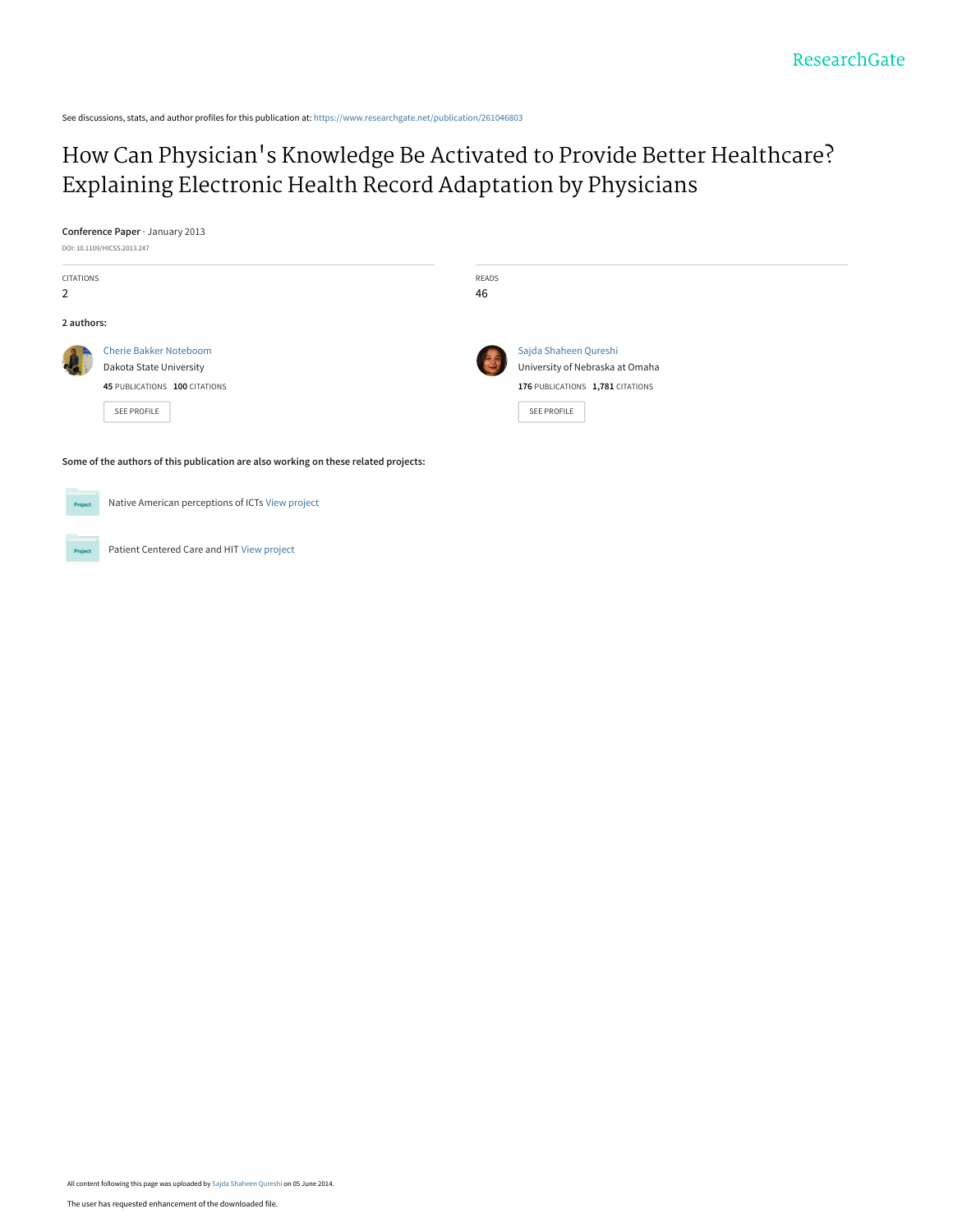## **How Can Physician's Knowledge be Activated to Provide Better Healthcare? Explaining Electronic Health Record Adaptation by Physicians**

**Cherie Noteboom Dakota State University Cherie.Noteboom@dsu.edu** 

#### **Abstract**

*Despite the rising costs of healthcare and falling quality of care, the integration of EHR (Electronic Health Records) in supporting collaboration to increase the efficiency and effectiveness of healthcare remains a challenge. It appears that the physicians are at the center of this bottleneck. The literature suggests that the reasons for the limited use relate to policy, financial and usability considerations, but it does not provide an understanding of reasons for physicians' limited interaction and adaptation of EHR. Following an analysis of qualitative data, collected in a case study at a hospital using interviews, this research shows how a collaborative technology architecture can enable the physicians to better interact with their partners using the E.H.R technology for the purpose of improving healthcare provision.* 

## **1. Introduction**

There is increasing pressure to operate efficiently in healthcare. Costs are spiraling out of control, due in part to huge amounts of redundancy and waste [19,20,31]. Research has shown that the healthcare industry is plagued by rapidly increasing costs, poor quality of service, lack of integration of patient care, and lack of information access to EHR [3,5,18,25,29,40]. Medical errors arise because of process failures, ineffective communication and lack of information. It is time to make the best use of new technology in every phase of a patient's experience to drive out efficiencies, eliminate errors and enhance communication. Capturing the benefit from EHRs (Electronic Health Records) can enable collaboration among medical practitioners to ensure hospital care is improved.

According to Gallup (2012), healthcare in America costs 2.5 trillion a year and are expected to grow to 4.5 trillion in six years. The use of information technology (IT) has the potential to help healthcare organizations improve quality of service while reducing costs. The Institute of Medicine (IOM, 2001) reported that the U.S. healthcare system is

**Sajda Qureshi University of Nebraska-Omaha squreshi@mail.unomaha.edu**

"fundamentally broken" and called on the federal government to make a major investment in information technology in order to achieve the changes, such as the "commitment to technology to manage the knowledge bases and process of care" [20, p. 178], needed to repair the broken healthcare system. According to the Agency for Healthcare Quality and Research, automation is able to improve the quality and safety of care delivered by healthcare facilities by enabling collaboration. Advances in automation have the potential to improve all aspects of healthcare delivery, from diagnosis and treatment to administration and billing.

Healthcare delivery has been relatively untouched by the revolution in information technology that has transformed nearly every other aspect of society [20,p. 15]. This inability to take full advantage of computerization is unfortunate because EHR has the potential to improve patient care and patient safety. In 2007, however, the American Hospital Association reported that only 11% of hospitals had fully implemented EHR, and these hospitals were likely to be large, urban, and/or teaching hospitals.

Vishwanath & Scamurra reported less than 10% of physicians in different practices and settings in the US use EHR, whereas more than half of the physicians in countries like Sweden, Netherlands and Australia have adopted EHR [52]. Blumenthal (2009) cites only 1.5% of US hospitals have comprehensive EHR systems. A similar 2009 study by the American Hospital Association shows less than 2% of hospitals use comprehensive EHR and about 8% use a basic EHR in at least one care unit. These findings indicate the adoption of EHR continues to be low in US hospitals [11].

The healthcare system is a complex organization characterized by knowledge workers working as independent professionals. The ability for these knowledge workers to access data effectively and efficiently would improve the quality of work processes and patient care. However, EHR, which enable people to work effectively and efficiently access data, have been underused by U.S healthcare professionals such as physicians. In order to improve the use of IT in the U.S. healthcare system, it is necessary to understand what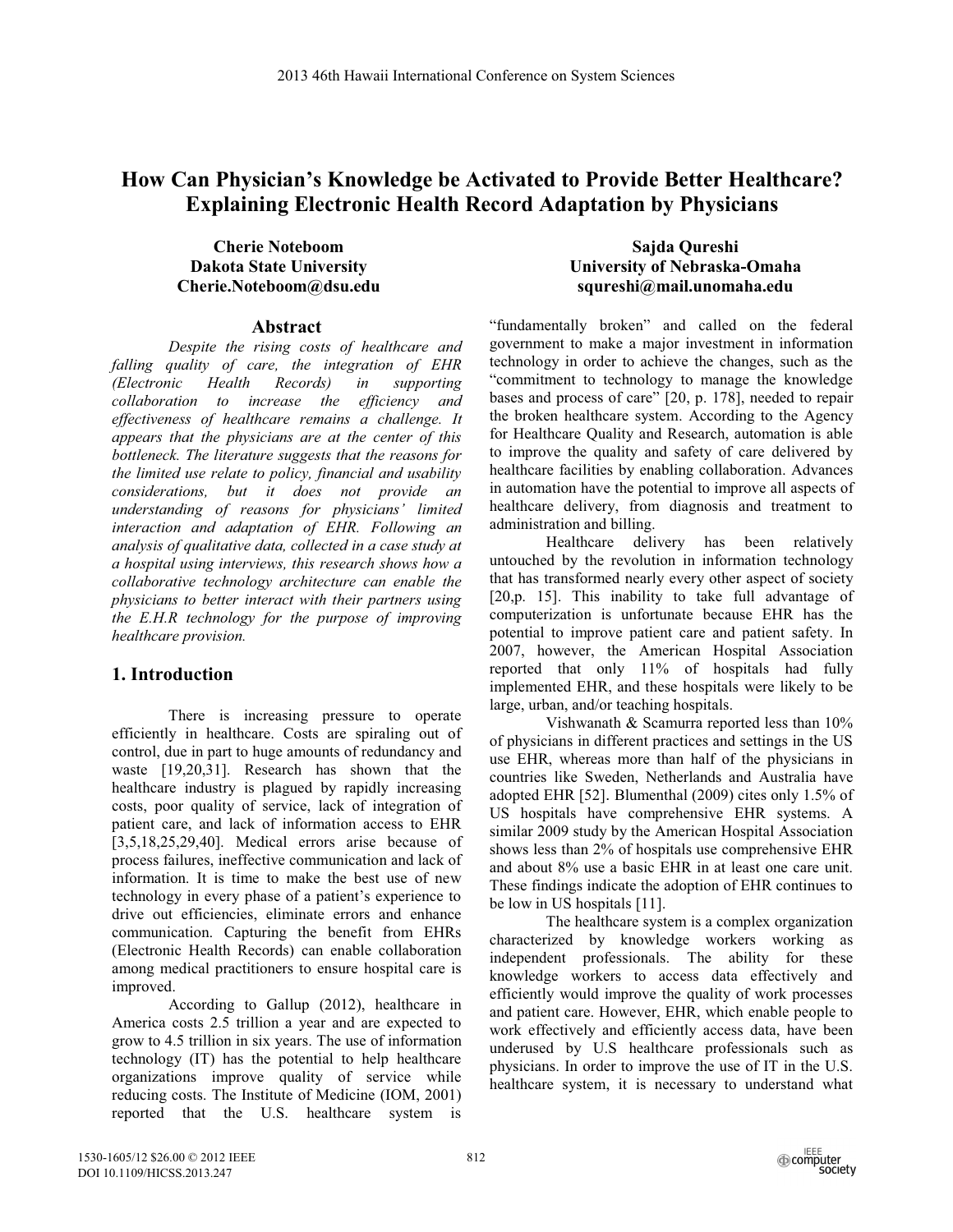healthcare professionals, especially physicians, think about the use of EHR.

While the technology has the potential to increase the quality of healthcare and reduce its costs, it appears a key challenge relating to the content of the electronic health record is the exchange of data, its analysis, and sharing diagnosis and treatment information from the physicians to the people who need it. The multi-disciplinary nature of the healthcare providers and the information they require contributes to the challenge. The research question investigated in this study is *how can adaptation of Electronic Health Records by physicians to collaborate enable better healthcare provision?*

We investigate this question by examining the ways in which adaptation of technology by physicians could enable their knowledge to be activated more effectively and efficiently. This question is investigated through a qualitative study that examines how physicians interact with EHR. The key contribution of this research is discovering the ways in which physicians' adaptation of technology can enable knowledge activation through the use of collaborative tools and processes. Following an analysis of how physicians go through processes of adaptation to activate their knowledge using the Qureshi Keen model [37], this research illustrates how a collaborative technology architecture can enable the physicians to better interact with their partners using the E.H.R technology for the purpose of improving healthcare provision. It does this by drawing upon Paul et al's (2012) ontology illustrating how EHR has the potential to provide continuity of service and could be a tool supporting collaboration as physicians increasingly work with each other and other service providers.

#### **2. Theoretical Background**

EHR has the potential to provide continuity of service and could be a tool supporting collaboration as physicians increasingly work with each other and other service providers. Previous technology research [36,37,38,39] has investigated collaboration effects. It provides insight to inform the Physician/EHR research in the areas of collaboration, coordination, communication and adaptation. In addition, the adaptation insights at the work, social and technology levels inform this research.

According to Qureshi and Vogel's model of eCollaboration Effects, when people use technology to work with each other, they go through technological, work, and social processes in order to adapt to new work environments [39]. Collaboration is purposeful joint action through the construction of relevant meanings that are shared by members. Collaboration is

needed to: 1) determine what action is required and relevant; 2) identify what knowledge is required to carry out required action; 3) demand for action. In order to support collaboration it is necessary to have a media with which to communicate and a social network or "community of minds".

The adaptation of new technology in collaborative relationships occurs when members of a group learn how new technology affects their work relationships and the work environment [36,38,39]. Successful collaboration requires social adaptation by team members, who must learn to conform to new knowledge, rules, and patterns of interaction.

Physicians using technology go through technological, work and social processes to adapt to new work environments. IT affects work relationships and environments. This is depicted in Figure 1. Work adaptation occurs when people adapt the technology to their own ways of working. The work-adaptation process takes place when groups are involved in changing organizational norms and values while using collaborative technology.



#### **Figure 1: Physician Adaptation Model**

IT affects the work process itself and the way in which work is carried out [36,39]. Technology adaptation occurs when people learn how to use technological tools to achieve their goals. The more flexible the technology, the easier it is for people to use the technology to meet their needs. In the context of the ontological framework provided by Paul et al (2012), this Model contributes to an understanding of how the technology architecture can enable physicians to use the electronic health records, which is technological adaptation, to work (work adaptation) together with their partners (social adaptation) using the content available to them using the collaboration media to provide better healthcare.

A key challenge relating to the content of the electronic health record is the exchange of data, its analysis, and sharing diagnosis and treatment information from the physicians to the people who need it. According to Qureshi & Keen (2005), occupational communities can have difficulty sharing information between different domains of knowledge that is dispersed across different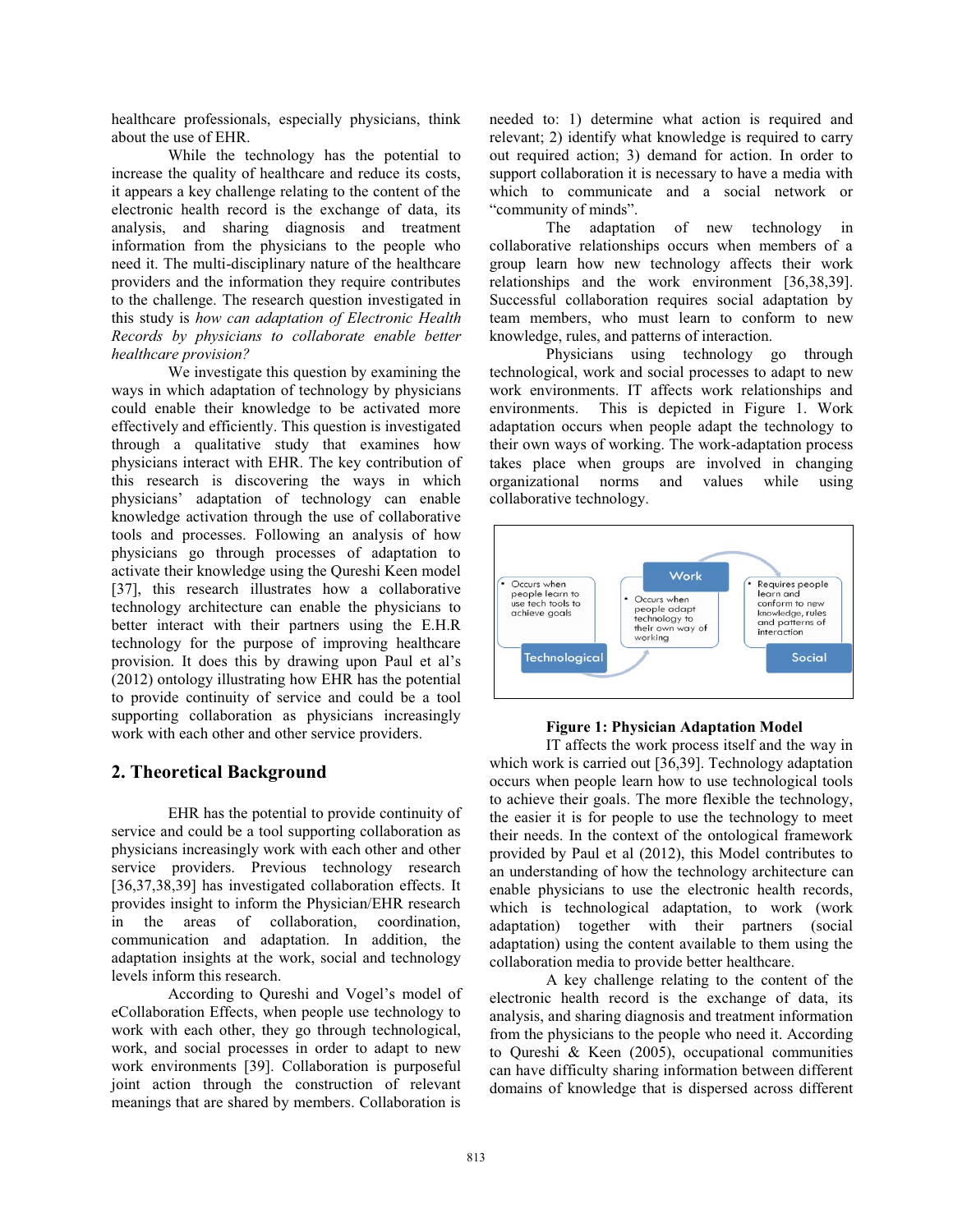individuals. The healthcare implementation of EHR has similar issues. Information technology solutions, such as the EHR, tend to focus on stimulating knowledge collection by codifying or explicating knowledge. Typically infrastructures are used for storing, managing and distributing explicit knowledge.

However, the theoretical framework of knowledge activation [37], suggests that knowledge use is shaped by three individual knowledge identities: 1) accountable which is part of individuals' professional lives; 2) discretionary which is theirs to share voluntarily; 3) autonomous which forms from their private experience. These identities determine the willingness of people to communicate and share. There are many incentives to share accountable knowledge, which is part of responsibility and position. There is less incentive to share discretionary and autonomous knowledge, which is personal and in many instances can be tacit information the owner is unaware of possessing or the owner may carefully guard as a component of his identity. The three types of knowledge can be activated through collaboration.

Challenges to technological adaptation lie in that the physician perspective is often overlooked. This is reflected in a seminal Simon quote, "This is an old weakness in engineering design, not peculiar to computers: we are fascinated with our technical capabilities and design sophisticated hammers which go around looking for nails that are shaped so as to be hammerable by them (p. 135)."

Challenges to work adaptation can be seen in the reviews of (EHR) literature that show the existing challenges with the alignment of organizational design and the engineered artifact. Niazkhani et al [31, p. 546] concluded "When put in practice, the formal, predefined, stepwise, and role-based models of workflow underlying CPOE systems may show a fragile compatibility with the contingent, pragmatic, and co-constructive nature of workflow." Two of the findings of Greenhalgh et al [19, p. 767] were "while secondary work (audit, research, billing) may be made more efficient by the EPR, primary clinical work is often made less efficient" and "the EPR may support, but will not drive, changes in the social order of the workplace".

The need for work adaptation to enable collaboration can be seen in Fontaine et al's (2010) review of primary care that "The potential for HIE to reduce costs and improve the quality of health care in ambulatory primary care practices is well recognized but needs further empiric substantiation." IOM (2001) claimed that the healthcare system needs to join the IT revolution, and improved information systems may be a critical factor for improving the healthcare system because of the pervasive need to access, record, and

share information in order to provide high-quality medical care [20].

Knowledge and learning play important roles in the use of IT, and researchers have developed the diffusion, adoption, and acceptance theories to explain how people adopt, accept, and use complex organizational technologies. Attewell (1992) defined complex organizational technologies as "technologies that, when first introduced, impose a substantial burden on would-be users in terms of the knowledge needed to use these technologies effectively" [4].

Successful adaptation can bring about benefits to the organization. From an organizational learning perspective, Attewell defined technology assimilation as "a process of organizational learning in which individuals and an organization as a whole acquire the knowledge and skills necessary to effectively apply the technology" [16, p. 13,45]. The burden of learning creates a knowledge barrier that inhibits the diffusion of IT. In these cases, the use of IT can be inhibited as much by the ability to adopt IT systems as the desire to adopt these systems. Both these challenges can be overcome through processes adaption that enable collaborative processes to be brought to bear in activating knowledge. The following section describes the methodology used to investigate how adaptation of Electronic Health Records by physicians to collaborate enable better healthcare provision.

## **3. Research Methodology**

This study uses a qualitative research method to examine physician interaction with EHR. It uses Eisenhardt's case study approach, interviews as the primary data collection and open coding for data analysis. The Eisenhardt method was chosen as it: 1) Generates relationships or theory with constant comparison literature; 2) Emergent theory is likely to be testable with constructs that can be readily measured; 3) High likelihood of valid relationships, models or theory because the theory building process is tied to data and other evidence.

The data for this research was collected in a large hospital in the mid-west. This hospital was chosen because of its central location and importance in providing healthcare for the city. Seven physicians were chosen because of their centrality in the hospital's ability provide quality healthcare. The seven interviews and represented 66 pages of electronic transcripts. This data was collected over a period of six months in 2010. This data analysis produced technological, work and social adaptation categories.

Open coding is used to analyze the data and develop concepts as they relate to physician interaction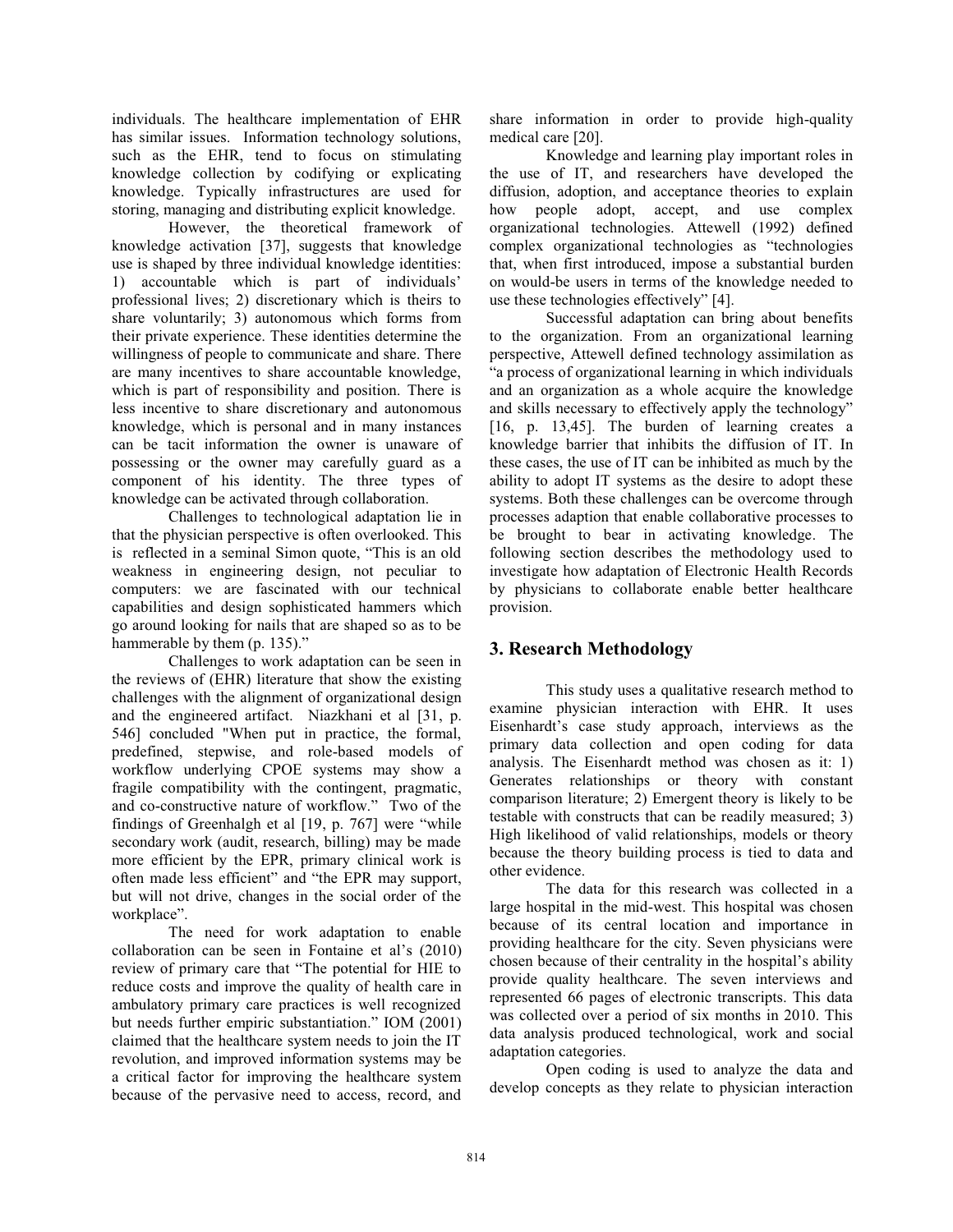with EHR. The qualitative method and open coding analysis enables discovery of the relationships in the real world situation. Theoretical sensitivity allows the researcher to have insight into and to give meaning to the events and happenings in data. "Insights do not just occur haphazardly; rather, they happen to prepared minds during interplay with the data [45, p. 47]". Eisenhardt's enfolding the literature step complements the development of sensitivity. "An essential feature of theory building is the comparison of the emergent concepts, theory, or hypotheses with the extant literature [14, p. 544]". This research utilizes theoretical sensitivity and enfolding the literature to develop the lens for the effort and to strengthen the results. That is, it is discovered, developed and provisionally verified through systematic data collection and analysis of data pertaining to that phenomenon [44, p.23]. This approach is consistent with generally accepted approaches to develop relationships or theory from cases [6,14,49,53].

## **4. Results & Analysis**

The following section briefly explores physician adaptation of EHR as a more detailed analysis is given in another paper [32]. More detailed analysis is carried out on collaboration and knowledge activation.

#### **4.1 Physicians Adaptation of EHR**

EHR has potential to be a tool supporting collaboration as physicians work with each other and other service providers. An analysis of adaptation at each of the three levels revealed the level the physicians are able to use EHR to support their work practices, level of technological comfort and social interactions/connections. These results are depicted in Table 1.

The results of the coding analysis revealed that an overwhelming majority of occurrences relate to work adaptation. This is an interesting finding in that physician adaptation of the EHR being investigated was very low. Physicians have experienced highly demanding

|  | Table 1: Physician's Adaptation of EHR |
|--|----------------------------------------|

| Category             | <b>Description</b>                                                                                                                                 | Occurr |
|----------------------|----------------------------------------------------------------------------------------------------------------------------------------------------|--------|
|                      |                                                                                                                                                    | ences  |
| Work                 | The physician perspective of 197<br>EHR usage on physician work.<br>Subcategories: Positive Work<br>Impact, Negative Work Impact,<br>Productivity. |        |
| <b>Technological</b> | The Physician perspective on<br>implications of IT Context on<br>EHR usage. Sub-categories:<br>System Development, Hardware                        | 75     |

|               | $&$ Configuration, Training,<br>Documentation,<br>Desire<br>Integrated Systems, Downtime |      |
|---------------|------------------------------------------------------------------------------------------|------|
|               | Concern.                                                                                 |      |
| <b>Social</b> | The Physician perspective on<br>implications of Social Context<br>on EHR usage.          | - 18 |
| Total         |                                                                                          |      |

educational and specialized training and are experts in their own profession. Findings from prior research suggest physicians are reluctant to give a positive response to implementation of an IS that interferes with their traditional routines [13]. A key element in understanding physician use of EHR is the critical role played by expertise and values in their work processes. Anderson & McDaniel feel professional expertise and values can be powerful inhibitors of innovation.

Technological adaptation amongst physicians appears to be influenced by their level of comfort and experience with technology. While older physicians are opinion leaders with respect to clinical decisions, younger physicians are frequently leaders in using information technology [1].

In addition, the various processes and infrastructure identified in this research case study do not encourage adaptation. Hence, the frustration amongst physicians and their loss in productivity through the use of EHR exists. This is illustrated in their comments below:

*"What is currently happening is the clinicians are being asked to pay for it, especially the ones that are on productivity, are being asked to pay for it out of their productivity dollars and they are not going to make a return from it."*

*"I think that one concern is that you actually spend less face to face time with people whether it's personal family/friend time or patient care, too."* 

*"One of the things we hear with the Computerized Physician Order Entry system we have here, CPOE, is that most providers will tell us that it costs them time."* 

As illustrated by the above quotes, EHR appears to be a new technology that is considered additional work resulting in reduced productivity by the physicians required to use it. At the same time, the benefits of using these technologies have been touted by administrators and politicians. If the physician has a need to address a problem, the physician will turn to technology or other care providers. The physicians in this research all identified a need for additional interfaces and analysis tools to interface with the data. In fact, they have expressed dissatisfaction with the lack of delivery of these types of tools. An EHR solution must contain more than 'automating' functionality, it must enable 'informating' functionality.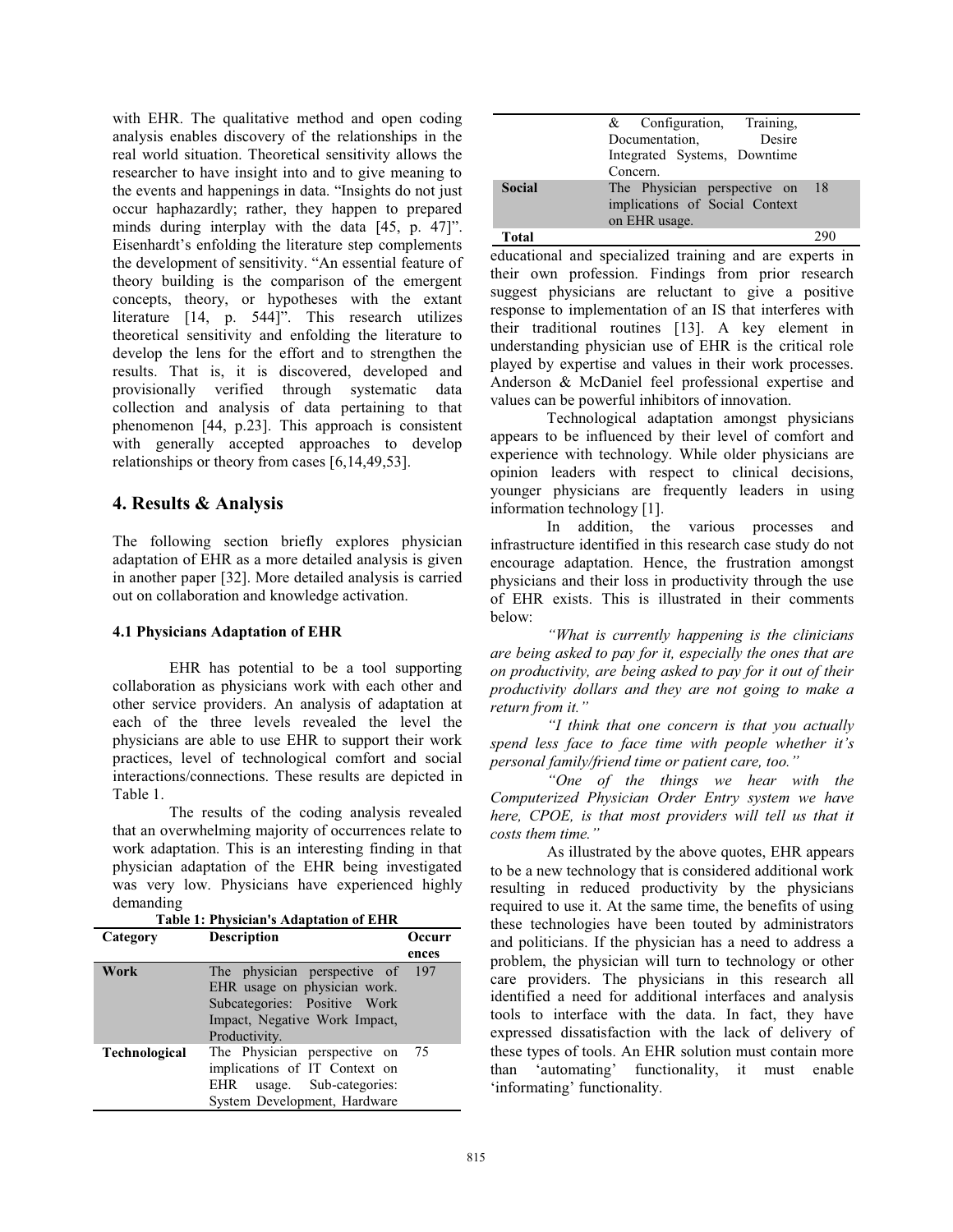#### **4.2 Physicians Knowledge Activation**

It appears in order for adaptation to take place, the knowledge identities of the physicians need to be addressed. In particular, the physicians' ability to care for patients not only depends on their explicit knowledge, professional identity and accountable knowledge, but their intuition and experience. It is their ability to utilize 'sensemaking' [50] that must be emphasized and supported to enable physician work processes. The adaptation of the technology appears to be a barrier to activation of clinical skills and is supported by this research as indicated by the data, such as:

"…*rather than sitting down and thinking "could this be something else, what am I missing, what else could it be?" We don't have time to that anymore, you don't have time to use our clinical skills to take care of our patient."*

*"We have a whole generation of physicians coming up that are not as good at their clinical skills. I am not as good at my clinical skills as my elder colleagues. They can walk into a room and diagnose something because they were good clinicians. Now we look at a patient and say what do they have and then we look at the data and make the data fit what we want it to. Does the data fit what it could possibly be rather than I think it's this, what do I need data-wise to confer? And so I think with EHR we are doing a lot of it, we are spending more time trying to find out what it could be with data rather than talking to a patient."*

The above quotes illustrate that when the implementation of information systems interferes with physicians' traditional practice routines, they are not likely to be accepted by physicians [2]. According to Anderson, physicians will oppose any systems that impose major limitation on how clinical data is recorded and how the medical record is organized. Physicians feel it interferes with the way they organize their thought processes in caring for patients. Understanding how physicians work with knowledge in the healthcare domain and the knowledge identities they utilize is an important step in understanding the physicians' perspective on EHR usage.

Status and role need to be acknowledged. A physician can be highly valued for abilities unrelated to accountable knowledge. The demand for a particular physician is based on much more than ability to demonstrate accountable knowledge. Often the physician has gained vast amount of discretionary and autonomous knowledge that differentiates them from others. They are able to complete their work processes without specifically realizing every step of their thought processes or every discrete data element under consideration. It is their ability to combine and utilize

their knowledge identities and 'sensemaking' processes that enable them to arrive at superior performance.

*4.2.1 Activation of Accountable Knowledge.* The accountable knowledge is part of the codified knowledge expected in the public identity and responsibility of a physician. It is seen in the interaction with EHR. Physicians have very distinct professional identities. "To be a professional includes three ideals; 1) that one has skill acquired through specialized training; 2) that one can have a rational account of one's own activities, explaining the 'whys'; 3) that one is dedicated to using one's skills for the well-being of others [8, p. 51]". Often the physicians' expertise is based on specialized cognitive knowledge and specialized skills. Historically, physicians have a dominant role in the medical model of healthcare [1,2].

The recording of accountable knowledge with EHR, as indicated below, is relatively easy. However, the physician perspective tends to indicate the entry of accountable knowledge tends to distract them from other thought processes.

*" think that a lot of consultants, myself included, because there are so many dot points and so much data that we have to put in extra time that we forget to read what's in there. We are so busy trying to document that we are actually not paying attention to what is in the documentation."*

*"I think you could do a combo where you had point and click history of present illness, review of systems, past medical history, because all of that stuff is easy. I mean for me to document past medical history, review of systems and family history, that can be point and click, that's not the issue, but when you get down to what your thought process is and what you have done for the patient and when you are saying why it's not a heart attack and you think it's chest wall pain and stuff like that, there is no good way to represent that in a point and click type of thing."*

This suggests that the tool to support physicians' accountable knowledge is considered inadequate by them. The findings of Qureshi and Keen (2005) on the knowledge as an identity have implications for physician use of EHR. The EHR appear to have introduced a paradox where the system supports some work processes and not others. The physicians' knowledge paradox is their inability to bring to bear their combined expertise on a particular problem because the processes and infrastructures of EHR force them to codify accountable knowledge. This paradox is illustrated in the quote below by Qureshi and Keen (2005):

*"…our perspective on knowledge as identity has the following implications for overcoming the knowledge paradox: first and perhaps most importantly, it defines knowledge as part of the person and thus as highly*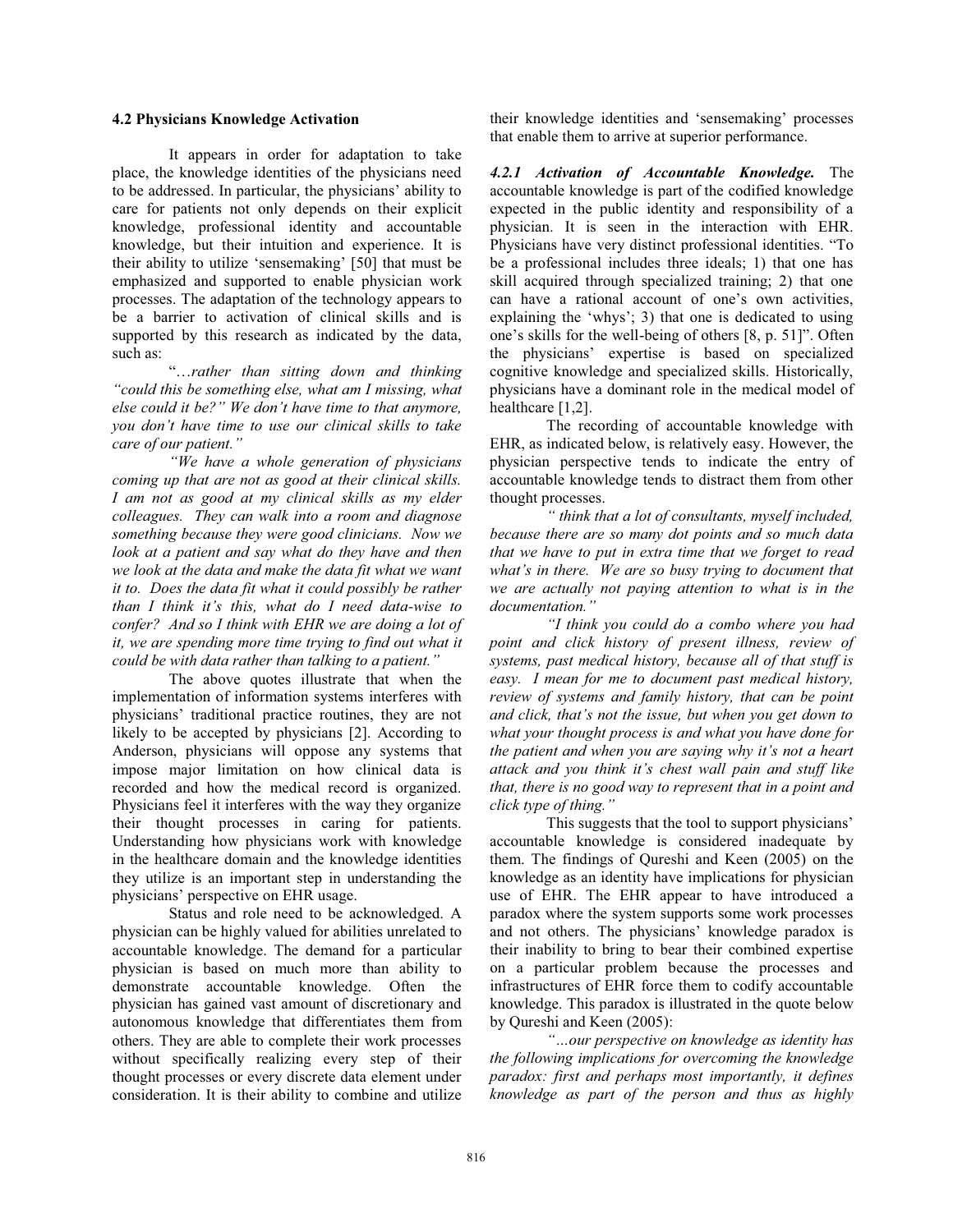*situational. Second, the knowledge management challenge is to activate knowledge via networks. Third, knowledge management will move toward achieving its goals by recognizing the needs for multiple activation networks based on the link between knowledge identities and signing up as a member. All of us have accountable, discretionary and autonomous knowledge. The very same knowledge may have entirely different activation features depending on one's identity. Finally, people determine knowledge in action (37, p.13)".* 

This is the minimum requirement for work practice support and a small or insignificant part of their role as a physician. Physicians appear to need much more than codified, accountable knowledge. The systems they interact with need to facilitate the knowledge conversion from tacit to explicit knowledge and support the activation of accountable, discretionary and autonomous knowledge. It appears from the analysis that there are some knowledge processes that need to be addressed. It appears knowledge processes take place as physicians interact with the EHR. In this case, there is a mismatch between the physician work practices and the processes the EHR support. As a result, there is low adaptation.

When accountable knowledge is not sufficient to satisfy a demand for action, discretionary knowledge is activated [37]. The discretionary knowledge is based on experience and is not represented in any particular document or system. It lies in the interaction with humans. Often the answer to such problems lies in experiential and personalized knowledge held by various members of the organization, but not necessarily related to their job description [37]. Collaboration and relationship are necessary at this level.

*4.2.2 Activation of Discretionary Knowledge.* There is an indication in the data that the support for discretionary knowledge in the EHR is not sufficient to support this knowledge identity. The physician perspective seems to indicate a loss of interaction opportunity. The focus of entering and representing data tends to overshadow the opportunity for discretionary identity activation. This is illustrated in the quote below:

*"And so I think with EHR we are doing a lot of it, we are spending more time trying to find out what it could be with data rather than talking to a patient. "*

*"I think physicians are spending less time thinking about things and instead of thinking what could be causing chest pain we are trying to think about what are the 16 dots I need to check to meet the standard to get paid and make sure that I look good that any patient can see rather than sitting down and*  *thinking "could this be something else, what am I missing, what else could it be?"*

The frustration with some of the physicians is identified by their inability to place information into the system to reflect their higher level discretionary or autonomous thoughts and assessments. The focus of 'what is going on with my patient and providing that level of assessment and detail' is interfered with the thought of 'how do I use this system and click the required fields'. In many cases, information the physician wants to see or wants to record is not intuitively obvious or supported task in the system.

*4.2.3 Activation of Autonomous Knowledge.* The autonomous knowledge is an individual's private identity. The knowledge is highly personal, tacit and experiential. It is mobilized in personal relationships, friendships, mentoring and types of communities. EHR cannot support his type of knowledge identity. It cannot be codified into databases. Yet, it is a key component of physician identity. This is not an area to incorporate into EHR, but is an area we need to consider when considering physicians adaptation to EHR. EHR requirements and interaction cannot distract physicians from accessing the autonomous knowledge identity. This knowledge identity is often the distinguishing factor between physicians. The quote below illustrates this:

*"it's going to be very hard because we all have different brains and we all see things differently, I am a visual person, so when I see it on one sheet and I see all the information I need it is very easy for me to go through that. But to go through page after page after page after page and it's really only a few hours of time doesn't work for my brain. So either I can retool my brain, which I have to do because we are not going to have to have a different system for each provider or I just don't do it."*

The above quote suggests that the real challenge with EHR is addressing the needs of physicians to use the EHR to record autonomous knowledge when the interface primarily enables collection of codified information that is contained in the patient records.

In working with other physicians and care providers, physicians bring their knowledge into action while drawing upon the skills and knowledge of their colleagues. This means that in order for a technology to effectively support physicians' work, it would have to have functionalities that enable physicians to identify, contact each other and share their knowledge relevant to their cases. This has implications for how we support the physician in utilizing the system and how we support the physician in enabling them to effectively record their discretionary knowledge. Current systems do not appear to support the level of thought processes and knowledge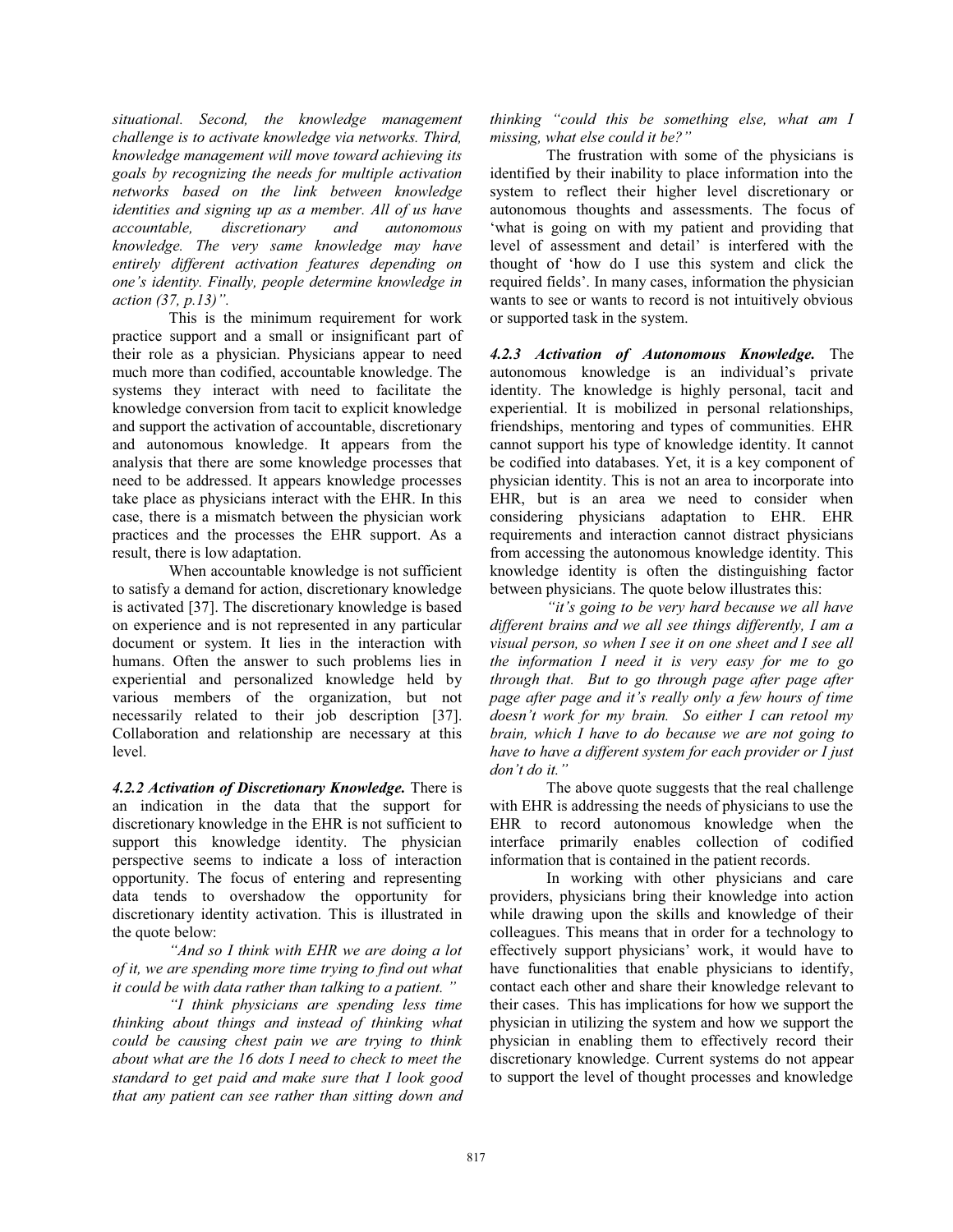requirements going on in their 'brains'. The following quotes illustrate this:

*"I am not there every day. I have trouble navigating that particular system. Plus it is not as user friendly; it doesn't think for you, there is too much information, too many boxes of checkmark data that is not appropriate for patient care."*

*"I like technology when it enhances what I do. I think that technology is the hammer, it is not the person. So, I like technology when it does what I ask it to do, when it doesn't argue with me and when it doesn't make my job harder."*

These comments suggest that EHR emphasis appears to be on the codification of the knowledge physicians possess. The systems impinge on the physicians' ability to access or activate discretionary and autonomous knowledge by forcing attention on the codification of knowledge. This is illustrated in the following quotes:

*"…I used it for a while and did a couple hundred charts and it was arduous and I felt like it wasn't good narrative, it didn't communicate well to other physicians."*

*"We are spending less time taking care of the patient and using our mind and more time putting stuff in so that I and the hospital can get reimbursed. So, we are doing a lot of documentation of things for money that doesn't really improve patient care."* 

*"… it (EHR) doesn't think for you, there is too much information, too many check boxes of check mark data that is not appropriate for patient care."*

As illustrated above, this focus on the codification of knowledge is detrimental to the provision of healthcare because the physicians use their knowledge identities to arrive at conclusions and decisions. Therefore the support of their knowledge identities is necessary to support the physicians in their work practices.

#### **5. Requirements for Tool Support**

It appears that the EHR could provide shared spaces to enable activation of accountable knowledge. The components of the EHR can serve a greater functionality than 'storing' information, but should create 'shared spaces' where the various members of the healthcare team can communicate and create shared understanding. While physicians are utilizing the EHR and focusing on 'accountable knowledge', their skill set, value and differentiation are derived from their discretionary and autonomous knowledge identities. The challenge for developing EHR becomes 'how can EHR activate the necessary physician knowledge?' And if the tool does not meet the physician needs, will the physician choose to adapt to the tool?

Physicians differ from other users of technology in that they are users relying on knowledge, experience and intuition rather than 'database driven facts'. This may be a reason the computer based EHR have met with limited acceptance among physicians [1].When the implementation of EHR interferes with traditional practice routines, they are not likely to be accepted by physicians. This is illustrated in the following quotes:

*"I think physicians are spending less time thinking about things and instead of thinking what could be causing chest pain we are trying to think about what are the 16 dots I need to check to meet the standard to get paid and make sure that I look good ."*

*"…rather than sitting down and thinking 'could this be something else, what am I missing, what else could it be?' and we don't have time to that anymore, you don't have time to use our clinical skills to take care of our patient."*

These findings support the conclusion made by Zuboff (p. 9), which states that organization innovations are necessary to support technological innovations if a firm is to fully benefit from the informating process. It is a process that has implications for the kinds of skills that organization members must develop the articulation of roles and functions and the design of systems and structures that support and reward participation in an informated organization.

Physicians need technology to enable them to bring their knowledge identities into action when caring for their patients. Collaboration with other healthcare providers is needed as they activate their knowledge when there is demand for it. Demand for knowledge takes place when there is a condition requiring their specialist skills or a patient presents. Physicians are needed for their specialist skills and knowledge of medical conditions relating to conditions. Technology can be applied to automate certain parts of this process, but cannot always support the process of bringing knowledge into action. Herein lies a role for collaborative technologies in enabling knowledge to be brought into action.

In order to be able to carry out this process of knowledge conversion to make sense of the data retrieved through the EHR physicians' process of adaptation will require their knowledge to be activated. The following section explains the process of knowledge activation and attempts to illustrate how physicians' adaptation of EHR can take place.

#### **6. Improving EHR to Enhance Knowledge Activation**

This research has found that the data retrieval and analysis functionality serves as a technology mediator for the EHR. In the context of Paul et al's (2012) ontology, this means that the technology enables the exchange of content to the extent that physicians are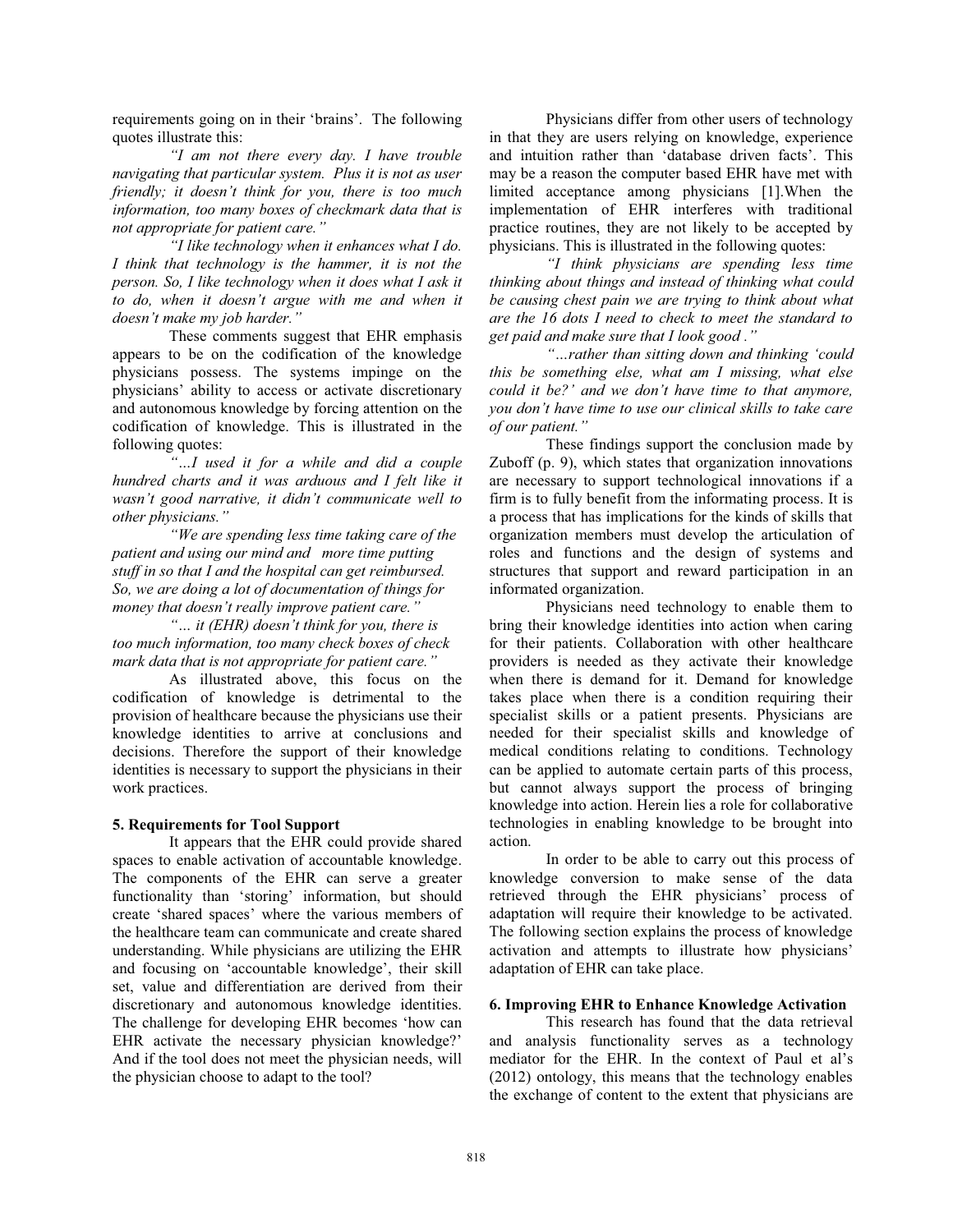able to use the media. This research has shown that the adaptation processes allow the physicians to use shared spaces and support provided to analyze and interact with the data allowing creation of communication and knowledge from the data. The result is additional capacity for assessment and verification of their accountable knowledge. This means that physicians' diagnosis and treatment options will be of better quality as the system provides more transparency into the use of the content to provide healthcare. This ability to collaborate on diagnosis and treatment options can potentially increased the quality of care.

The discretionary knowledge requires reciprocity and relationship to enable knowledge activation. When there is reciprocity between the diagnosis and treatment options that physicians exchange with the other care providers, the quality of care increases. This research has identified many challenges related to processes and infrastructure that limit the success of this EHR technology mediator. There is an opportunity to improve these processes and infrastructure issues and gain opportunity to provide additional reciprocity and relationship opportunities to evolve.

Activation of Autonomous Knowledge involves trust and personalization. The data indicates dissatisfaction with the lack of personalization available with the EHR and the delays incurred for customization. There is the potential this causes the technology mediator of the EHR provide less support for autonomous knowledge activation. These enhancements to support physician's knowledge activation are illustrated in table 2.

| Table 2: Knowledge is Activation with EHR |
|-------------------------------------------|
|-------------------------------------------|

| Knowledge<br><b>Identities</b>          | Use of<br>Technology<br>(EHR) | <b>Technology</b><br><b>Mediators</b> | Knowledge<br>in Action<br>(Physician<br>Use-<br>Outcome) |
|-----------------------------------------|-------------------------------|---------------------------------------|----------------------------------------------------------|
| Accountable<br>Knowledge<br>Public      | Shared<br><b>Spaces</b>       | Data Retrieval<br>and Analysis        | Assess<br>and<br>Verify                                  |
| Discretionary<br>Knowledge<br>Voluntary | Reciprocity<br>Relationship   | Diagnosis and<br>Treatment            | Problem<br>Solving                                       |
| Autonomous<br>Knowledge<br>Private      | Trust.<br>Personalizati<br>on | Social<br>networking                  | Innovation                                               |

Adapted from Qureshi & Keen, (2005).

Physician's accountable knowledge can become more transparent through the shared spaces that support the exchange of data and analysis among physicians and other care providers. Their discretionary knowledge can be supported through the functionalities that enable diagnosis and treatment options to be exchanged with those who need it. The physicians' had significant number of work adaptations to attempt to fit their work processes to the functionality of EHR. Thus, they were able to utilize the EHR as a technology mediator for accountable knowledge activation.

The limited amount of technology adaptation for the activation of discretionary knowledge meant that there was insufficient reciprocity. This would have meant that in return for the physician's knowledge, the other care providers could provide feedback to the physicians as to the accuracy of the diagnosis and effectiveness of the treatments. The social adaptation was also limited. The EHR, in this case, provided limited opportunity for social context and the data indicated system use reduced face to face social opportunities. Adding social networking support to the technology supporting the exchange of medical records would enable the activation of autonomous knowledge. Such collaboration technology features could enable and increase in the effectiveness of treatments by allowing multiple perspectives to be brought to bear on the treatment options. Such social networking and collaboration tools are needed to enable innovations in healthcare provision to be developed and replicated across the board.

This research indicates successful adaptation of the EHR by physicians requires the capacity to enable physicians to activate all three levels of knowledge for use in their work processes. The physician's adaptation of the technology can enable better knowledge activation as they assess and verify the data, solve problems and find innovative solutions to the conditions for which there are few treatments. It is the ability to enable physicians to do more than just record data, but to enable them to share knowledge that is an integral part of themselves' and knowledge they are unaware of incorporating into their awareness. It appears EHR primary strength is to address the explicit accountable knowledge. The majority of physicians' work practices involve their tacit, experiential knowledge which is part of their discretionary knowledge that they bring to bear on their professional responsibilities. The availability and use collaboration tools in the electronic health record system could enable discretionary knowledge to be brought to bear on diagnosis and treatment options thereby increasing the quality of care. Such shared spaces could enable multiple perspectives to be brought to bear on diagnosis and treatment thereby increasing the quality and reducing costs of healthcare provision.

## **7. Summary & Conclusions**

The research has investigated how EHR adaptation by physicians can enable better healthcare provision. It has shown that that EHR has the potential to provide continuity of service and could be a tool for supporting physicians as they work with each other and other service providers. In order to achieve better quality of care, the electronic health records can provide the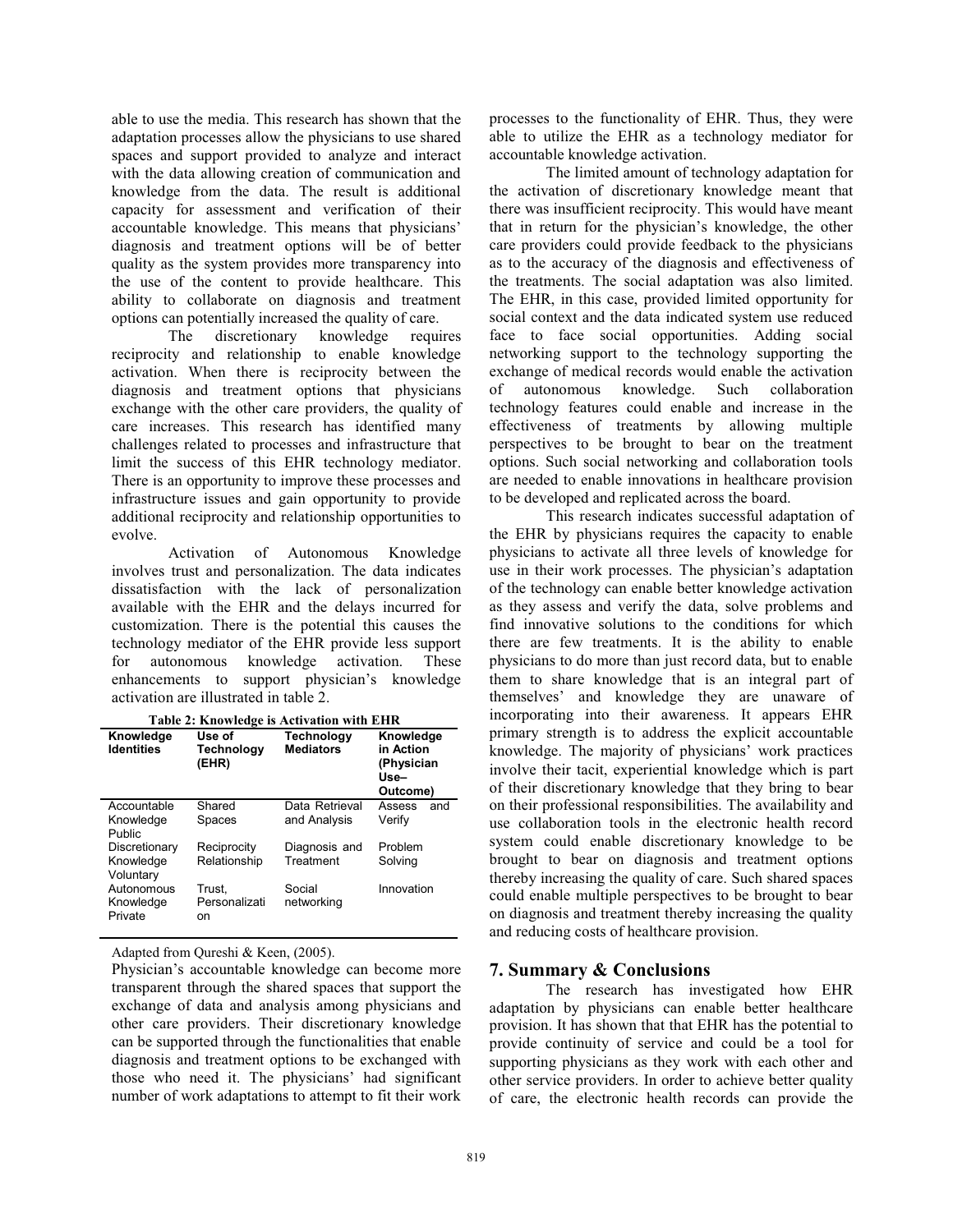transparency needed as they use the technology to exchange content. The physician's adaptation of the technology can enable better knowledge activation as they assess and verify the data, solve problems and find innovative solutions to the conditions for which there are few treatments.

While current technologies for the exchange of medical records support accountable knowledge for the exchange of data and analysis, they do not support the activation of discretionary knowledge which enables diagnosis and treatment. In the context of Paul et al's (2012) ontology, this means that the provision of better healthcare requires adaptation of the technology in order to enable the activation. How to activate physician's knowledge by enhancing the technology supporting the electronic medical record is the key contribution of our research. We have demonstrated the importance of EHR in enabling physicians' knowledge activation and what functionalities can be provided to enhance it. The work processes of the physician, must be considered and their use of accountable, discretionary and autonomous knowledge must be acknowledged and supported.

This research identified the processes for supporting the three knowledge identities for professional users to support adaptation. As the findings of this research connected adaptation and knowledge activation, a natural direction for future research is to expand the research to various types of healthcare organizations and variations of healthcare professionals. This is an increasingly important area for research as we implement IT systems into professional areas.

## **8. References**

[1] Anderson, J. (1997). Clearing the way for physicians' use of clinical information systems. Communications of the ACM, 40(8), 83-90.

[2] Anderson, J. & Aydin, C. (1997). Evaluating the impact of health care information systems. International Journal Technical Assessment in Healthcare, 13(2), 380-393.

[3] Ash, J. S. (1997). Factors affecting the diffusion of the computer-based patient record. Journal of the American Medical Informatics Association Supplement, AMIA Proceedings, 682–686.

[4] Attewell, P. (1992). Technology diffusion and organizational learning: The case of business computing. Organizational Science, 3(1), 1–19.

[5] Barrows, R. C., & Clayton, P. D. (1996). Privacy, confidentiality, and electronic medical records. Journal of the American Medical Informatics Association, 3(2), 139–148.

[6] Baskerville, R. & Myers, D. (2004). Special issue on action research in information systems: Making IS relevant to practice. MIS Quarterly, 28(3), 329-335.

[7] Bates, D. W., Leape, L. L., Cullen, D. J., Laird, N., Petersen, L. S., Teich, J. M., et al. (1999). Effect of computerized physician order entry and a team intervention on prevention of serious medication errors. JAMA, 280, 1311– 1316.

[8] Benveniste, G. Professionalizing the Organization. San Francisco, CA: Jossey-Bass, 1987.

[9] Beaudry, A. & Pinsonneault, A. (2005). Understanding user responses to information technology; A coping model of user adaptation. MIS Quarterly, 29(3), 493-524.

[10] Blumenthal, D. (2002). Doctors in a wired world: Can professionalism survive connectivity. The Milbank Quarterly 80(3), 525-546.

[11] Blumenthal, D. (2009). Stimulating the Adoption of Health Information Technology, The New England Journal of Medicine, 360(15), pp. 1477-1479.

[12] Chau, P., & Hu, K. (1998). Identifying early adopters of new IT products: A case of Windows 95. Information & Management, 33, 225–230.

[13] Chau, P. & Hu, H. (2002). Investigating healthcare professionls' decisions to accept telemedicine technology: An empirical test of competing theories. Information & Management, 39, 297-307.

Clifton, J. (2012). Healthcare is killing us. Retrieved from http://businessjournal.gallup.com/content/151862/Healthcarekilling.aspx?utm\_source=add+this&utm\_medium=

addthis.com&utm\_campaign=sharing

[14] Eisenhart, K. (1989). Building theories from case study research. Academy of Management Review, 14(2), 532–559.

[15] Fontaine, P. Ross, S.E., Zink, T. Schilling, L.M. 2010. "Systematic Review of Health Information Exchange in Primary Care Practices", J Am Board Fam Med (23), pp. 655– 670

[16] Fichman, R., & Kemerer, C. (1997). The assimilation of software process innovations: An organizational learning perspective. Management Science, 43(10), 1345–1363.

[17] Gersick, C. (1988). Time and transition in work teams: Toward a new model of group development. Academy of Management Journal, 31, 9-41.

[18] Ginneken, A. M. (2002). The computerized patient record: Balancing effort and benefit. International Journal of Medical Informatics, 65, 97–119.

[19] Greenhalgh, T., Potts, H.W.W., Wong, G., Bark, P., and Swinglehurst, D. 2009. "Tensions and Paradoxes in Electronic Patient Record Research: A Systematic Literature Review Using the Meta-narrative Method," Milbank Quarterly (87:4), pp. 729-788.

[20] Institute of Medicine, Committee on Health Care in America (IOM). (2001). Crossing the quality chasm: A new health system for the 21st Century. Washington, DC: National Academy Press.

[21] Kidder, T. (1982). Soul of a new machine. New York: Avon.

[22] Klein, H. K., & Myers, M. D. (1999). A set of principles for conducting and evaluating interpretive filed studies in information systems [Special Issue on Intensive Research]. MIS Quarterly, 23(1), 67–93.

[23] Kohli, R. & Kettinger, W. (2004). Informating the clan: Controlling physicians' costs and outcomes. MIS Quarterly, 28(3), 363-394.

[24] Kohn, L., Corrigan, J., & Donaldson, M. (Eds.). (2000). To err is human: Building a safer health system. Washington, DC: National Academy Press.